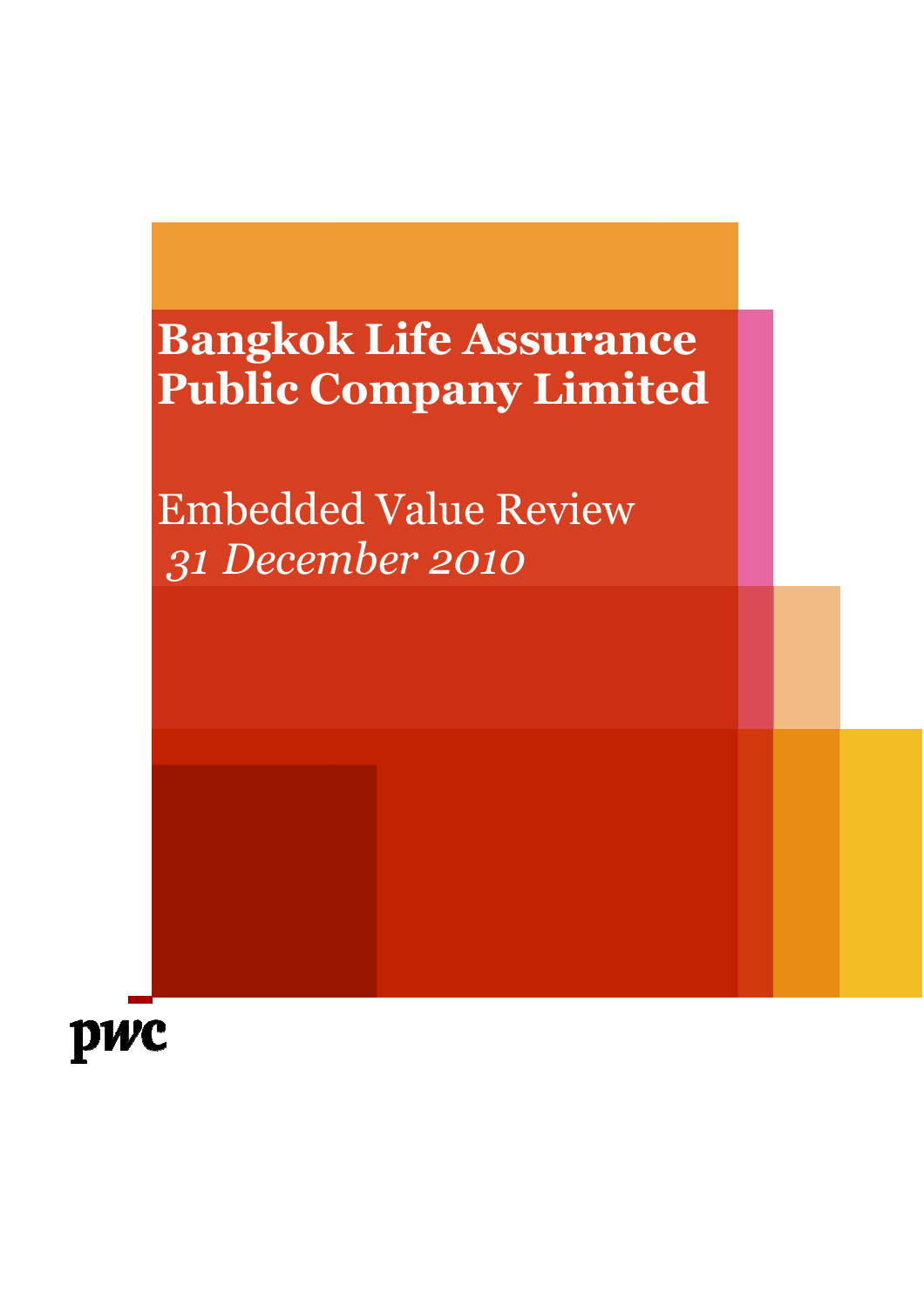**PricewaterhouseCoopers FAS Ltd.** 15th Floor, Bangkok City Tower 179/74-80 South Sathorn Road Bangkok 10120 Thailand Telephone +66 2 286 9999, 2 344 1000 Facsimile +66 2 286 4440

#### **Independent Report on Review of Embedded Value information**

#### **To the Board of Directors of Bangkok Life Assurance Public Company Limited**

We have reviewed the accompanying Embedded Value ("EV") information of Bangkok Life Assurance Public Company Limited ("the Company") for the year ended 31 December 2010 ("the EV information").

The directors of the Company are responsible for the preparation and presentation of the EV information in accordance with generally accepted actuarial practices. This responsibility includes designing, implementing and maintaining internal control relevant to the maintenance of underlying data and information on the in-force business and preparation of the EV information which is free from material misstatement, whether due to fraud or error; performing EV calculations; selecting and applying appropriate methodologies; determining future experience assumptions; and making other assumptions that are consistent with market information and are reasonable in the circumstances.

Our responsibility is to perform certain review procedures set out in our letter of engagement and, based on these procedures, conclude whether the EV methodologies and assumptions are consistent with generally accepted actuarial practices and with available market information.

We have reviewed the methodology and assumptions used in preparing the EV information, including the following:

- Value of in-force business as of 31 December 2010;
- Value of one-year new business issued during the year ended 31 December 2010; and
- Sensitivity analysis of value of in-force business.

Our review procedures included, but were not limited to, discussing with management of the Company the methodology and assumptions, reviewing documentation relating thereto, and considering whether the methodologies are consistent with the Guidelines and whether the assumptions are consistent with available market information.

The preparation of EV information requires assumptions and projections to be made about future uncertain events, therefore actual experience may differ from these assumptions and projections, and this will affect the EV value of in-force business and the value of one-year new business.

In forming our conclusion, we have relied on the integrity, accuracy and completeness of audited and unaudited data and information provided by the Company. Our work did not involve reperforming the EV calculations, nor verifying the data and information underlying the EV information.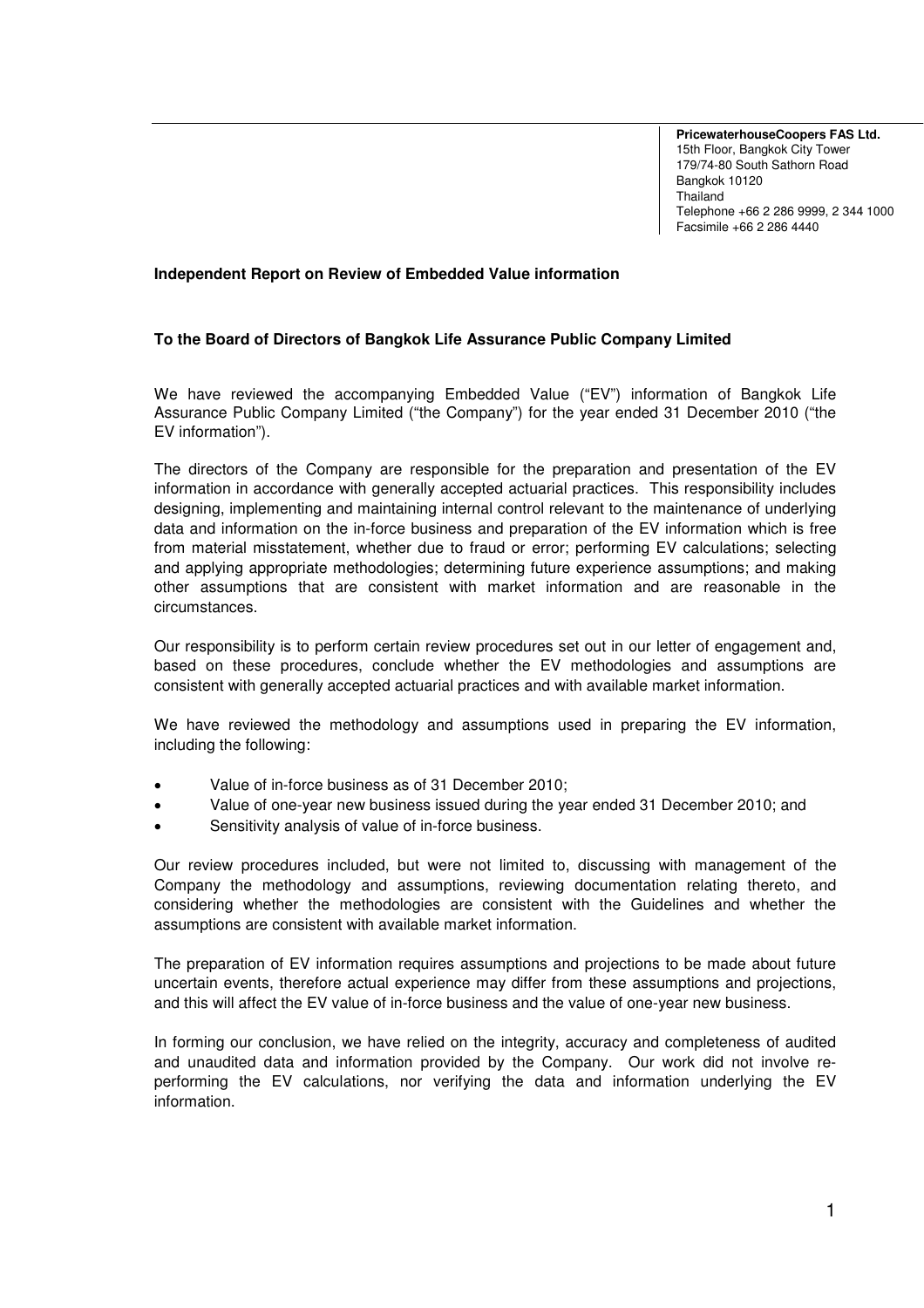Based on our review procedures, we have concluded that the methodologies and assumptions used in preparing the EV information are consistent with generally accepted actuarial practices relating to the Traditional Embedded Value methodology.

This report has been prepared for and only for the Board of Directors of the Company in accordance with our letter of engagement and for no other purpose. We do not accept or assume responsibility for any other purpose or to any other person whom this report is shown or in whose hands it may come save where expressly agreed by our prior consent in writing.

For and on behalf of PricewaterhouseCoopers FAS Limited By its duly authorised representative

icewaterhouse Coopers

Noel Ashpole

Bangkok 5 April 2011

| ng Prik) malitani                                                                                    |                                                                                                 | <b>Concerning Co., Description VI.</b><br>Company of the Company of State<br>一、 一般风 |
|------------------------------------------------------------------------------------------------------|-------------------------------------------------------------------------------------------------|-------------------------------------------------------------------------------------|
| 아보니 막기 되죠? 지사 연기 시간이?                                                                                | $\label{eq:1.1} \mathcal{N}_{\text{max}} = \mathcal{N}_{\text{max}} = \mathcal{N}_{\text{max}}$ |                                                                                     |
| <b>A Turched net specific estant</b>                                                                 |                                                                                                 | <b>BARB</b>                                                                         |
| <b>SARAH BERGERA DI LAN GORSS DEL DE</b><br>Colored interesting the solutions subsequence of simple- | <b>ALSON</b>                                                                                    |                                                                                     |
| We have allowed a member of a state of the company of the financial set of the company               | <b>Contract</b>                                                                                 |                                                                                     |
| e ni se se se post                                                                                   |                                                                                                 |                                                                                     |
| ndi ne Swirk                                                                                         |                                                                                                 | Openheim M. Decimation of<br><b>AND AND ACCOUNT OF STREET</b>                       |
|                                                                                                      |                                                                                                 |                                                                                     |

| the company of the company of the control and the property of the control of the control of the control of the      | the contract of the contract of the |  |
|---------------------------------------------------------------------------------------------------------------------|-------------------------------------|--|
| . A showledge a series of the company state of the metal company of products in the                                 |                                     |  |
| with advertising the code of the special burdent dealers must be in Fig. to a subset of a control of the control of |                                     |  |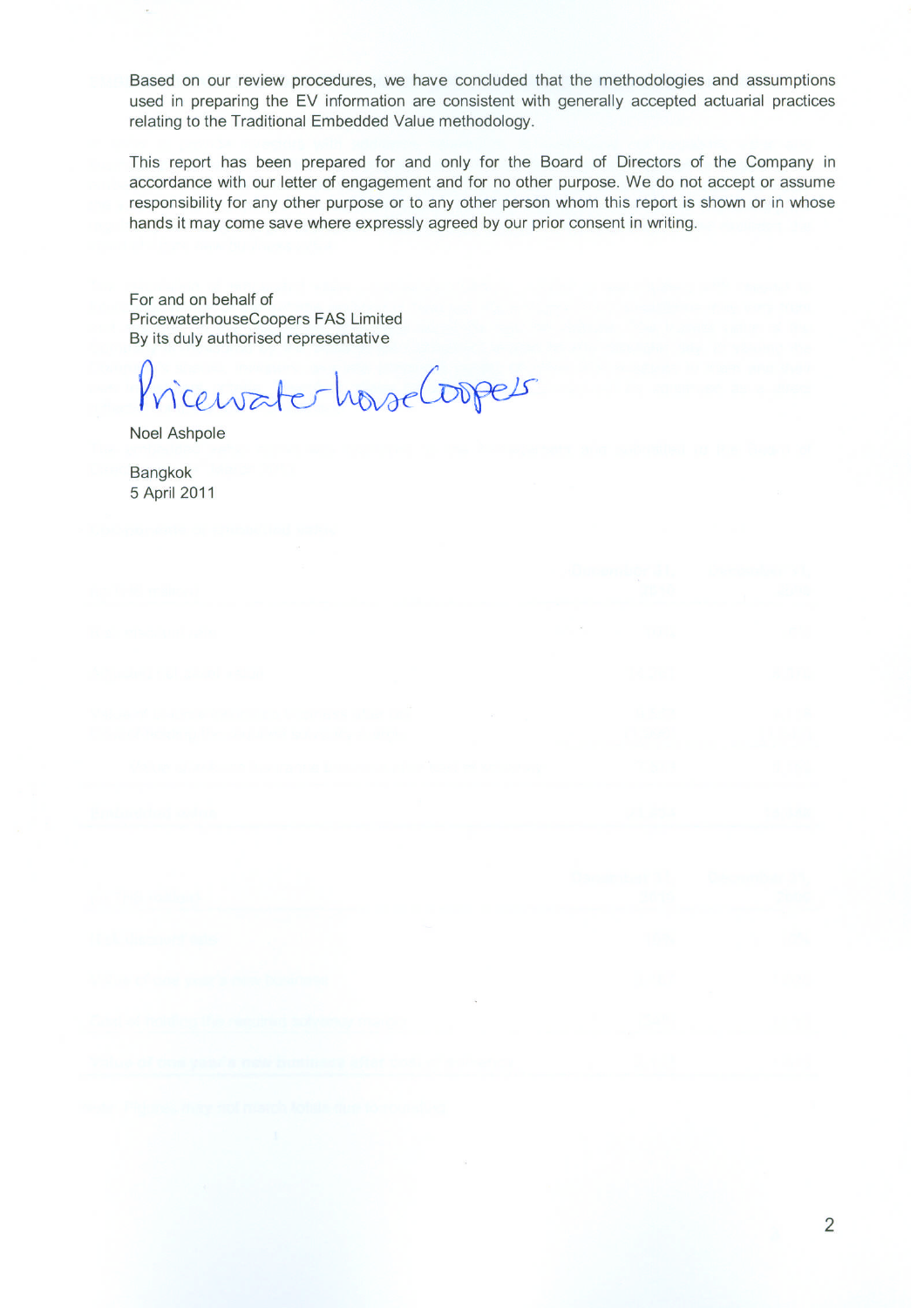### **EMBEDDED VALUE REPORT OF BANGKOK LIFE ASSURANCE PUBLIC COMPANY LIMITED**

In order to provide investors with additional information to understand our economic value and business performance results, the Company has provided the following information regarding its embedded value. The embedded value represents the shareholders' adjusted net asset value plus the value of the Company's in-force life insurance business adjusted for the cost of maintaining the regulatory solvency margin deployed to support this business. The embedded value excludes the value of future new business sales.

The calculation of embedded value necessarily makes a number of assumptions with respect to future experience of the in-force portfolio of business. As a result, future experience may vary from that assumed in the calculation, and these variations may be material. The market value of the Company is measured by the value of the Company's shares on any particular day. In valuing the Company's shares, investors take into account a variety of information available to them and their own investment criteria. Therefore, these calculated values should not be construed as a direct reflection of the actual market value.

The embedded value report was approved by the Management and submitted to the Board of Directors on 29<sup>th</sup> March 2011.

#### **Components of embedded value**

| (in THB million)                                                                               | December 31,<br>2010 | December 31,<br>2009 |
|------------------------------------------------------------------------------------------------|----------------------|----------------------|
| Risk discount rate                                                                             | 10%                  | 10%                  |
| Adjusted net asset value                                                                       | 14,261               | 8,870                |
| Value of in-force insurance business after tax<br>Cost of holding the required solvency margin | 9,563<br>(1,990)     | 7,118<br>(1, 540)    |
| Value of in-force insurance business after cost of solvency                                    | 7,573                | 5,150                |
| Embedded value                                                                                 | 21,834               | 14.448               |

| (in THB million)                                        | December 31,<br>2010 | December 31,<br>2009 |
|---------------------------------------------------------|----------------------|----------------------|
| Risk discount rate                                      | 10%                  | 10%                  |
| Value of one year's new business                        | 2.467                | 1,820                |
| Cost of holding the required solvency margin            | (345)                | (275)                |
| Value of one year's new business after cost of solvency | 2.122                | 1,545                |

Note: Figures may not match totals due to rounding.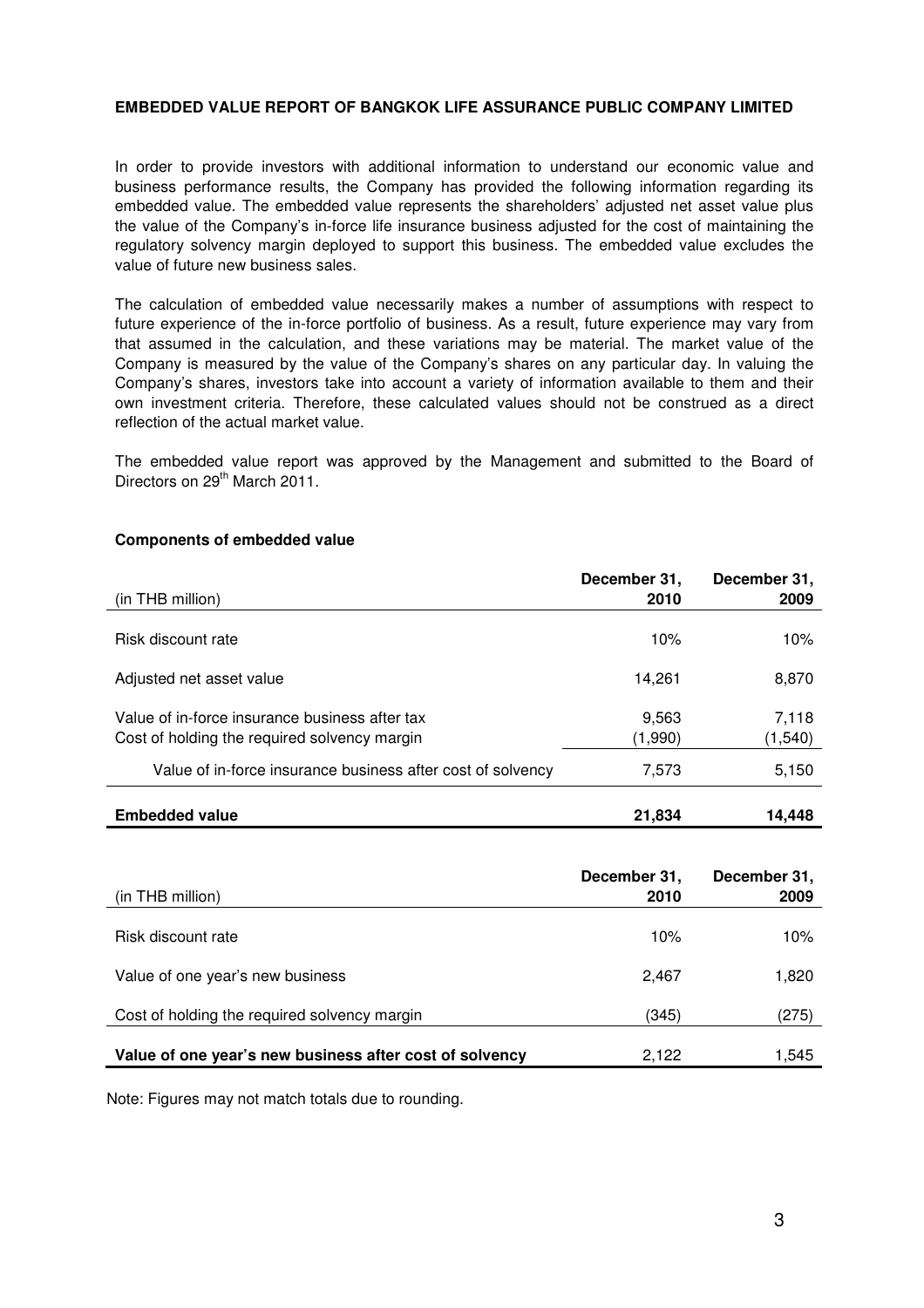#### **Key assumptions**

The assumptions used in the embedded value calculation in 2010 have been made on a "going concern" basis, assuming continuation of the economic and legal environment currently prevailing in Thailand. The current statutory reserving basis and solvency margin requirement were assumed in the calculation and does not consider the new Risk Based Capital requirements due to be introduced by the Office of Insurance Commission in September 2011. Certain portfolio assumptions were based on the Company's own recent experience as well as considering the more general Thailand market and other life insurance market's experience. The principal bases and assumptions used in the calculation are described below:

#### 1. Risk discount rate

A discount rate of 10% has been assumed in each future year as the discount rate for the inforce life insurance business.

2. Investment returns

Future investment returns have been assumed to be 5%.

3. Taxation

Income tax rate of 25% for year 2011-2012 and 30% for the following year onwards has been assumed.

4. Mortality

The experience mortality rates have been based on 30% of 1997 Thai Mortality Table for both male and female lives.

5. Morbidity

Morbidity assumptions have been based on the Company's own new premium pricing table at the date of the product sale.

6. Lapse Rate

Policy discontinuance rates have been based on the Company's recent experience studies.

7. Expenses

Expenses assumptions have been based on the Company's most recent expenses investigation.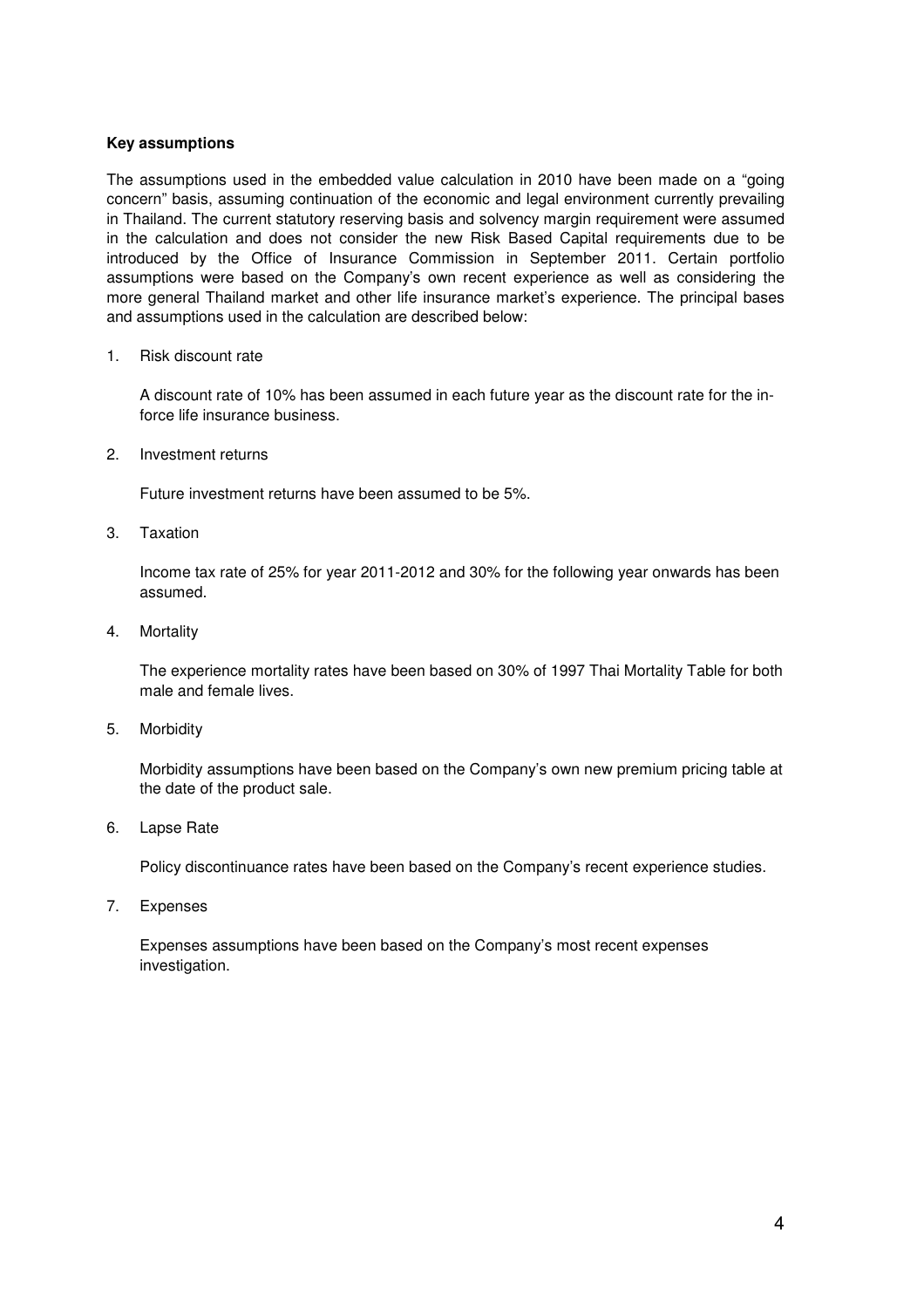#### **New business volumes and business mix**

The volume of new business sold and modelled during 2010 to calculate the value of one year's new business was THB 9,108 million in terms of first year premium. The mix of the new business measured by first year premium was:

|                                                      | Percentage |
|------------------------------------------------------|------------|
| Individual life long term<br>Agency<br>Bancassurance | 19<br>78   |
| <b>Group life</b><br>Short-term business             | 3          |
| <b>Total</b>                                         | 100        |

Note: Figures may not match totals due to rounding.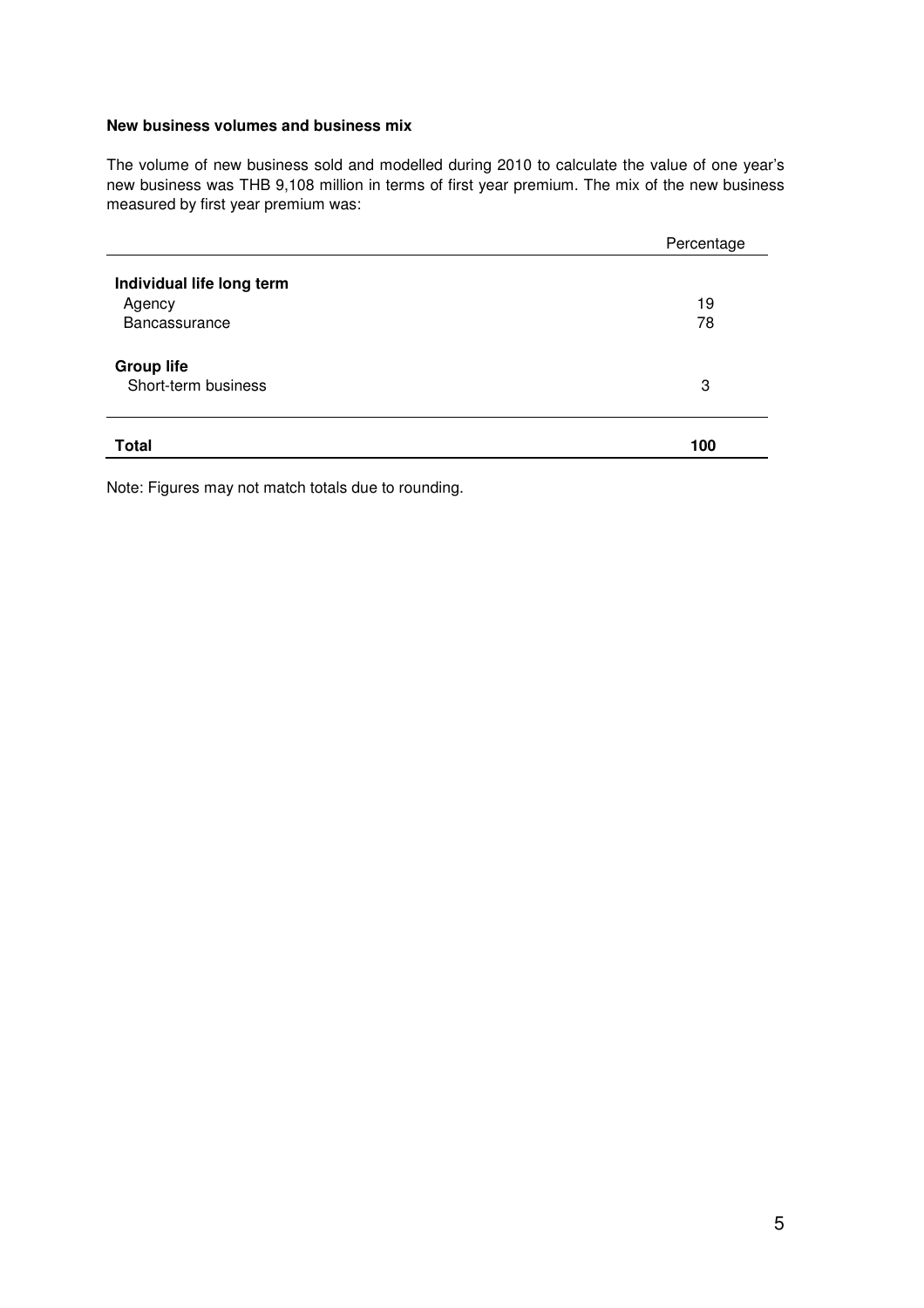### **Sensitivity analysis**

The company has investigated the effect, on the value of in-force business of certain independently varying assumptions regarding future experience. Specifically, the following changes in assumptions have been considered:

- Risk discount rate by 1%
- Expense inflation rate of 3%pa
- Investment return increased by 25 basis points every year
- Investment return decreased by 25 basis points every year
- Increase morbidity rate by 10% of based assumptions
- Decrease morbidity rate by 10% of based assumptions
- Increase mortality rate by 10% of based assumptions
- Decrease mortality rate by 10% of based assumptions
- Increase maintenance expense by 10%
- Decrease maintenance expense by 10%
- Increase lapse rate by 10% of based assumptions
- Decrease lapse rate by 10% of based assumptions
- Target capital adequacy ratio at 100%
- Target capital adequacy ratio at 300%

| Embedded Value as of 31 December 2010   |        | <b>Risk Discount Rate</b> |        |
|-----------------------------------------|--------|---------------------------|--------|
|                                         | 9%     | 10%                       | 11%    |
| (in THB million)                        |        |                           |        |
| Adjusted Net Asset Value ("ANAV")       | 14.261 | 14.261                    | 14.261 |
| Present Value of Future Profit ("PVFP") | 12.581 | 12.023                    | 11.519 |
| Corporate Tax ("Tax")                   | 2,568  | 2.460                     | 2,363  |
| Cost of Target Required Capital ("CoC") | 1,789  | 1.990                     | 2,166  |
| Value of Inforce ("VIF")                | 8.224  | 7.573                     | 6,990  |
| <b>Embedded Value</b>                   | 22.486 | 21.834                    | 21.251 |

#### **Notes:**

1) ANAV is equal to the sum of:

(i) Shareholder's net assets of BLA as measured under Thai Accounting Standards; and (ii) Net of tax adjustment for the difference between market value of certain investment assets and the carrying value reported in the audited financial statements.

2) For ANAV, we rely on the figures provided by BLA<br>3) Embedded Value is grossed up for un-modelled by Embedded Value is grossed up for un-modelled business

| Value of One year New Business Sold in 2010 | <b>Risk Discount Rate</b> |       |       |
|---------------------------------------------|---------------------------|-------|-------|
|                                             | 9%                        | 10%   | 11%   |
|                                             |                           |       |       |
| (in THB million)                            |                           |       |       |
| Present Value of Future Profit ("PVFP")     | 3.416                     | 3.250 | 3,097 |
| Corporate Tax ("Tax")                       | 820                       | 783   | 748   |
| Cost of Target Required Capital ("CoC")     | 314                       | 345   | 371   |
| <b>Value of One year New Business</b>       | 2,283                     | 2.122 | 1,978 |

#### **Note:**

1) Numbers may not add up due to rounding.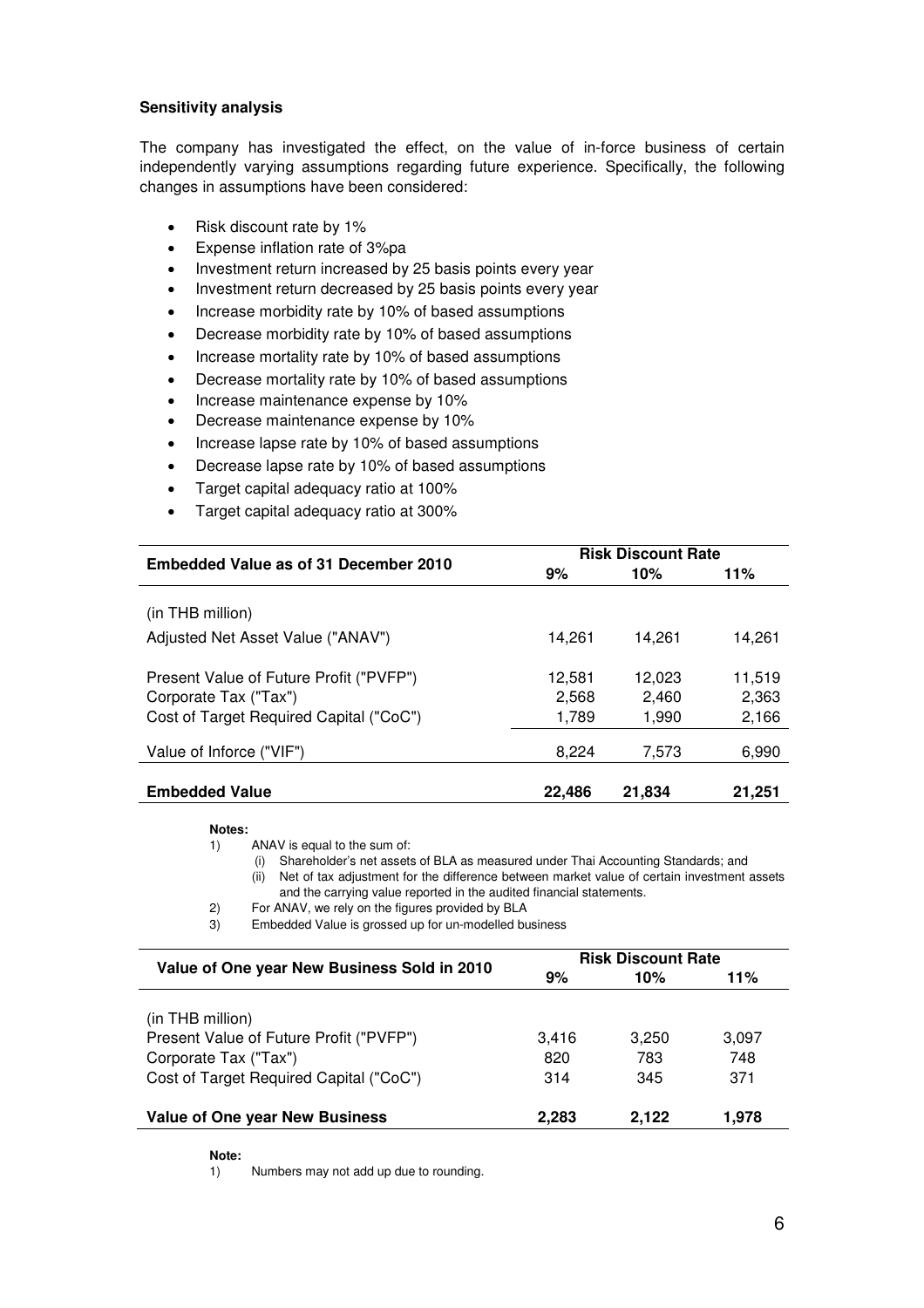# **(in THB million) Value of in-force business**

| Central case                                              | 7,573 |
|-----------------------------------------------------------|-------|
| Expense inflation rate of 3% pa                           | 7,316 |
| Investment return increased by 25 basis points every year | 9,015 |
| Investment return decreased by 25 basis points every year | 6,131 |
| Increase morbidity rate by 10% of based assumptions       | 7,130 |
| Decrease morbidity rate by 10% of based assumptions       | 7,990 |
| Increase mortality rate by 10% of based assumptions       | 7,385 |
| Decrease mortality rate by 10% of based assumptions       | 7,762 |
| Increase maintenance expense by 10%                       | 7,434 |
| Decrease maintenance expense by 10%                       | 7,712 |
| Increase lapse rate by 10% of based assumptions           | 7,560 |
| Decrease lapse rate by 10% of based assumptions           | 7,588 |
| Target capital adequacy ratio at 100%                     | 8,568 |
| Target capital adequacy ratio at 300%                     | 6,577 |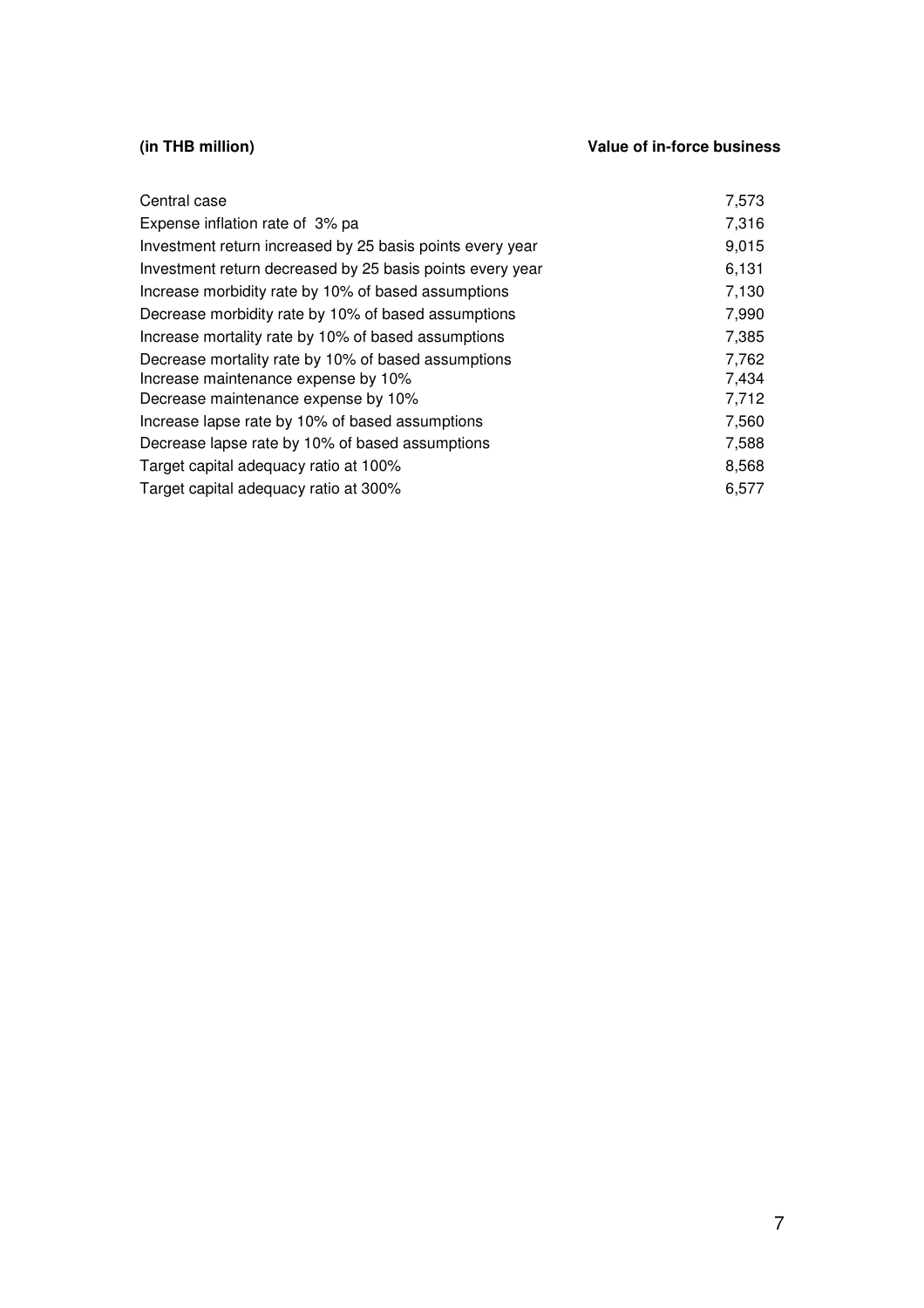## **Embedded Value Methodology**

The methodology we have adopted for EV calculation is commonly known as the Traditional Embedded Value ("TEV") method. Under TEV, risk discount rate and investment income are set based on real-world expectations for the Company and may not be market-consistent.

There are two main components that make up EV:

- The adjusted net asset value ("ANAV");

**Adjusted net asset value** is defined as the reported **value of free surplus** and **required capital**. The value of free surplus is equal to the market value of the assets supporting this surplus.

The value of in-force business ("VIF");

**Value of in-force covered business** is defined as the discounted value of projected future distributable earnings of the business in force on the valuation date.

**Future distributable earnings** are defined as the after-tax future regulatory book profits emerging from the business in force on the valuation date less the change in required capital plus the after-tax investment income on required capital.

**After-tax future regulatory book profit** consists of the following parts:

- + Premium income due;
- + Investment income;
- Benefit payments (claims, surrenders and maturities);
- Expenses (including commission);
- Increase in statutory reserves;
- Income Tax;
- Cost of holding required capital ("CoC").

**Cost of holding required capital ("CoC")** is the present value of the future releases in required capital and the present value of after-tax investment income on assets backing required capital less the required capital at the valuation date.

### **The EV = ANAV + VIF**

### **BLA New Business Value Methodology**

The new business value is expressed by discounting the distributable earnings back to the issue date.

An overriding principle in reporting the new business value is that the value accurately reflects **expectations as of the valuation date**. This implies that the value of new business assumptions should be **best estimates at the valuation date** and that there should not be an assumption change component to the movement analysis for new business.

As stated in the definitions, the new business value is the value that is added to the company by the business written during the current period, assuming that the company is a mature going concern in normal conditions.